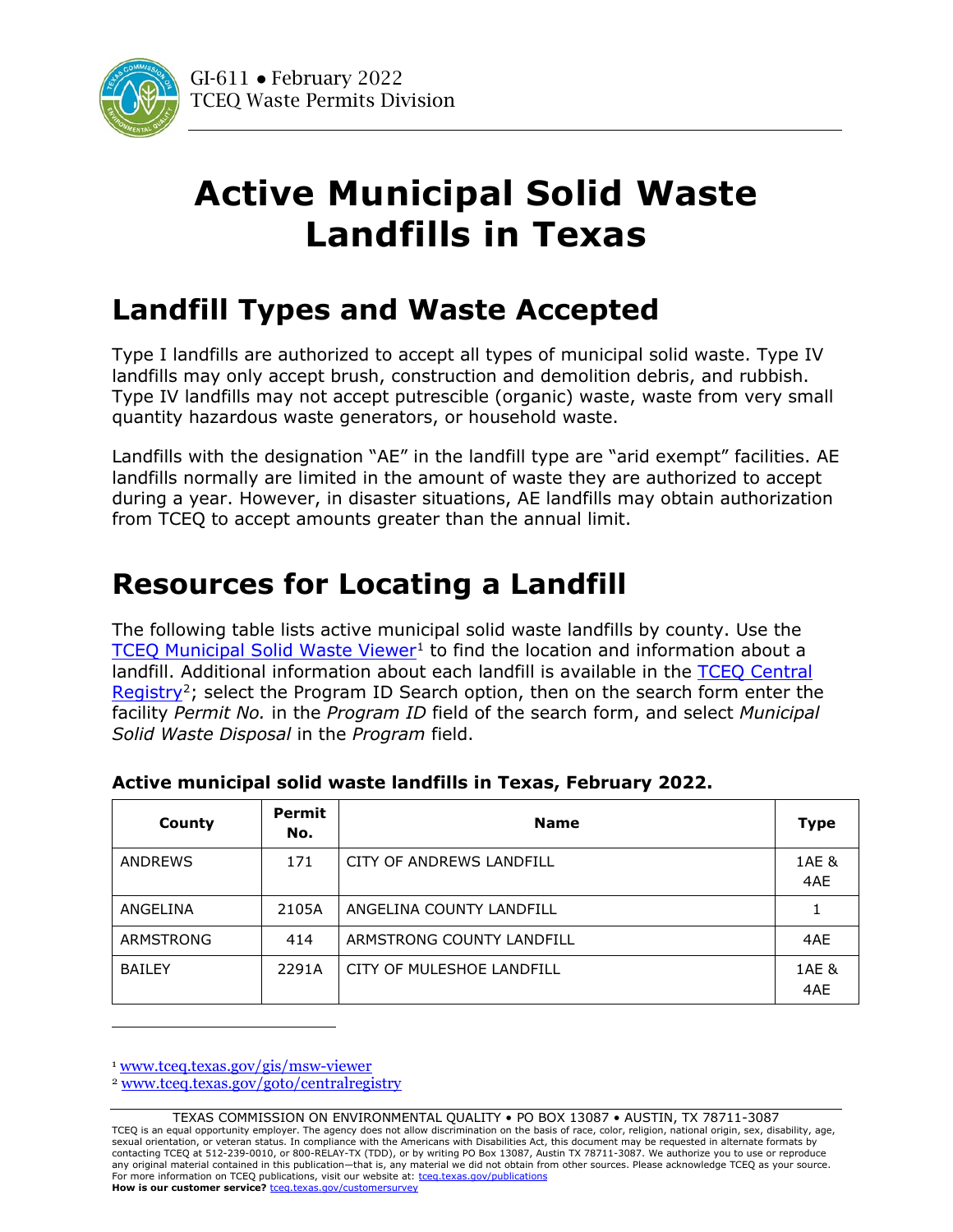| County                      | <b>Permit</b><br>No. | <b>Name</b>                                      | <b>Type</b>  |
|-----------------------------|----------------------|--------------------------------------------------|--------------|
| <b>BAILEY</b>               | 564                  | CITY OF MULESHOE LANDFILL                        | 4AE          |
| <b>BELL</b>                 | 692B                 | CITY OF TEMPLE LANDFILL                          | $\mathbf{1}$ |
| <b>BEXAR</b>                | 1410C                | <b>TESSMAN ROAD LANDFILL</b>                     | $\mathbf{1}$ |
| <b>BEXAR</b>                | 2093B                | <b>COVEL GARDENS LANDFILL</b>                    | 1            |
| <b>BOWIE</b>                | 576C                 | <b>NEW BOSTON LANDFILL</b>                       | $\mathbf{1}$ |
| <b>BRAZORIA</b>             | 1539C                | SEABREEZE ENVIRONMENTAL LANDFILL                 | $\mathbf{1}$ |
| <b>BRAZORIA</b>             | 1708                 | DIXIE FARM ROAD LANDFILL                         | 4            |
| <b>BREWSTER</b>             | 1276                 | PANTHER JUNCTION LANDFILL                        | 1AE          |
| <b>BREWSTER</b>             | 2197                 | CITY OF ALPINE LANDFILL                          | 1AE &<br>4AE |
| <b>BROOKS</b>               | 379                  | <b>BROOKS COUNTY LANDFILL</b>                    | 4AE          |
| <b>BROWN</b>                | 1562A                | REGIONAL LANDFILL OF BROWNWOOD                   | $\mathbf{1}$ |
| <b>CALDWELL</b>             | 2383                 | 130 ENVIRONMENTAL PARK                           | $\mathbf{1}$ |
| <b>CAMERON</b>              | 1273A                | CITY OF BROWNSVILLE LANDFILL                     | 1            |
| <b>CARSON</b>               | 1164                 | CITY OF PANHANDLE MUNICIPAL SOLID WASTE LANDFILL | 1AE          |
| <b>CASTRO</b>               | 445A                 | CITY OF DIMMITT MUNICIPAL SOLID WASTE LANDFILL   | 1AE          |
| <b>CHAMBERS</b>             | 1502A                | <b>CHAMBERS COUNTY LANDFILL</b>                  | $\mathbf{1}$ |
| <b>CHAMBERS</b>             | 1535B                | BAYTOWN LANDFILL FACILITY                        | $\mathbf{1}$ |
| <b>CHEROKEE</b>             | 1614A                | ROYAL OAKS LANDFILL                              | $\mathbf{1}$ |
| <b>CHILDRESS</b>            | 2263                 | CITY OF CHILDRESS MUNICIPAL SOLID WASTE LANDFILL | 1AE &<br>4AE |
| <b>COCHRAN</b>              | 2268                 | MORTON MUNICIPAL SOLID WASTE LANDFILL            | 4AE          |
| COLEMAN                     | 1302                 | CITY OF COLEMAN LANDFILL                         | 4AE          |
| <b>COLLIN</b>               | 2294                 | 121 REGIONAL DISPOSAL LANDFILL                   | 1            |
| <b>COLLIN</b>               | 2278                 | CONSTRUCTION RECYCLING AND WASTE LANDFILL        | 4            |
| COLLINGSWORTH               | 955                  | CITY OF WELLINGTON LANDFILL                      | 1AE          |
| COMAL &<br><b>GUADALUPE</b> | 66B                  | MESQUITE CREEK LANDFILL                          | $\mathbf{1}$ |
| <b>CORYELL</b>              | 1866                 | FORT HOOD LANDFILL                               | $\mathbf{1}$ |
| <b>CRANE</b>                | 2345                 | CITY OF CRANE LANDFILL                           | 1AE &<br>4AE |
| <b>CULBERSON</b>            | 693A                 | CITY OF VAN HORN LANDFILL                        | 1AE          |
| <b>DALLAM</b>               | 1038A                | CITY OF DALHART LANDFILL                         | 1AE &<br>4AE |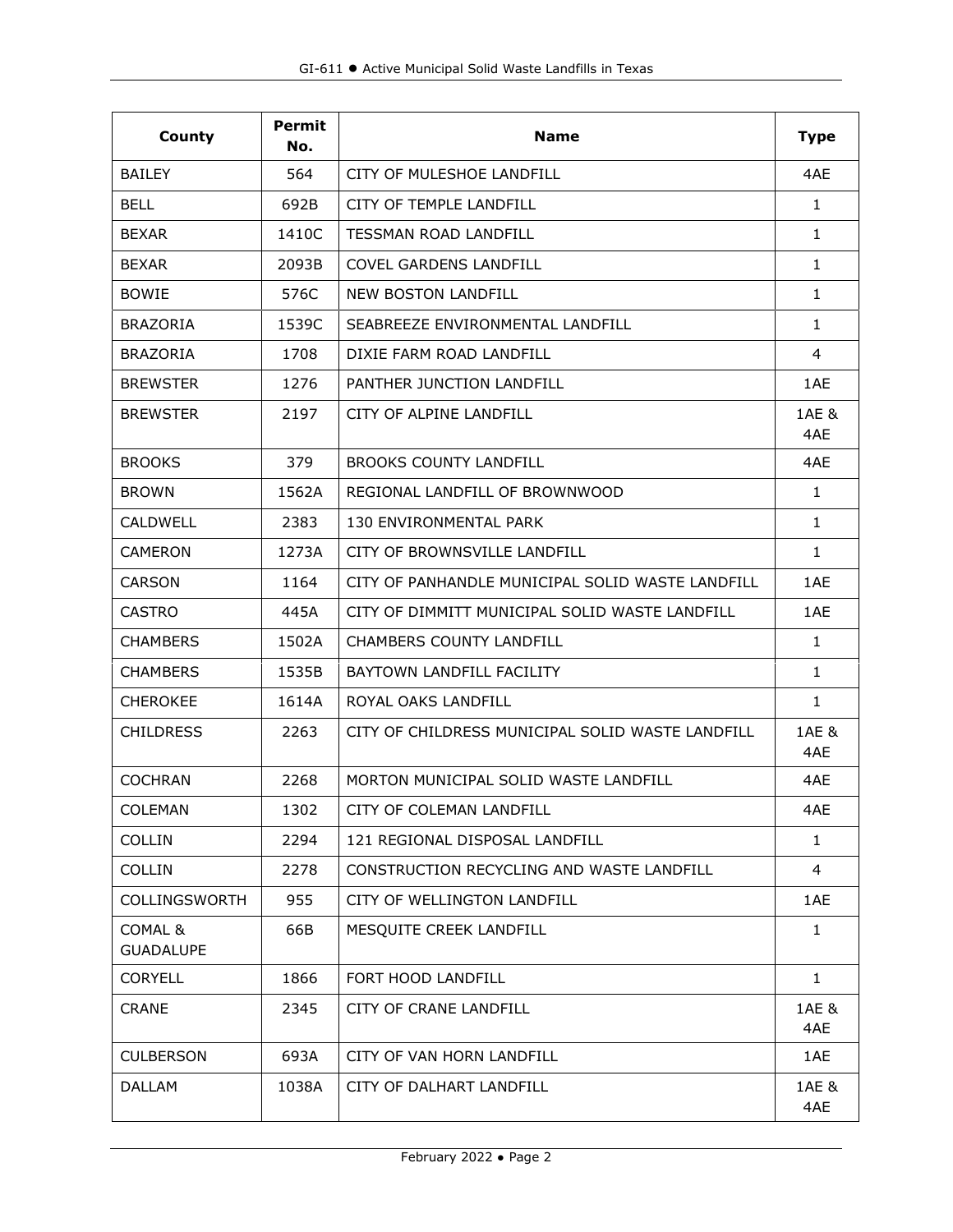| County            | Permit<br>No. | <b>Name</b>                                     | <b>Type</b>  |
|-------------------|---------------|-------------------------------------------------|--------------|
| <b>DALLAS</b>     | 1394B         | HUNTER FERRELL LANDFILL                         | $\mathbf{1}$ |
| <b>DALLAS</b>     | 1895A         | CHARLES M HINTON JR REGIONAL LANDFILL           | $\mathbf{1}$ |
| <b>DALLAS</b>     | 62            | MCCOMMAS BLUFF LANDFILL                         | $\mathbf{1}$ |
| <b>DALLAS</b>     | 996C          | CITY OF GRAND PRAIRIE LANDFILL                  | $\mathbf{1}$ |
| DALLAS & ELLIS    | 42D           | SKYLINE LANDFLL & RECYCLING FACILITY            | $\mathbf{1}$ |
| <b>DAWSON</b>     | 517A          | CITY OF LAMESA LANDFILL                         | $\mathbf{1}$ |
| <b>DEAF SMITH</b> | 215A          | CITY OF HEREFORD MUNICIPAL SOLID WASTE LANDFILL | 4AE          |
| <b>DENTON</b>     | 1025B         | DFW RECYCLING AND DISPOSAL FACILITY             | $\mathbf{1}$ |
| <b>DENTON</b>     | 1312B         | <b>CAMELOT LANDFILL</b>                         | $\mathbf{1}$ |
| <b>DENTON</b>     | 1590B         | CITY OF DENTON LANDFILL                         | $\mathbf{1}$ |
| <b>DENTON</b>     | 1749B         | LEWISVILLE LANDFILL                             | 4            |
| <b>DIMMIT</b>     | 2225          | CITY OF CARRIZO SPRINGS LANDFILL                | 1AE          |
| <b>DUVAL</b>      | 1481          | DUVAL COUNTY LANDEILL                           | 4AE          |
| <b>ECTOR</b>      | 2158          | <b>ODESSA LANDFILL</b>                          | $\mathbf{1}$ |
| <b>EL PASO</b>    | 729B          | MCCOMBS LANDFILL                                | $\mathbf{1}$ |
| EL PASO           | 2284          | <b>GREATER EL PASO LANDFILL</b>                 | $\mathbf{1}$ |
| <b>ELLIS</b>      | 1209B         | CSC DISPOSAL AND LANDFILL                       | 1            |
| <b>ELLIS</b>      | 1745B         | <b>ECD LANDFILL</b>                             | 1            |
| <b>ERATH</b>      | 664           | CITY OF STEPHENVILLE LANDFILL                   | 4            |
| <b>FLOYD</b>      | 2207          | CITY OF FLOYDADA LANDFILL                       | 1AE &<br>4AE |
| <b>FORT BEND</b>  | 1505A         | <b>BLUE RIDGE LANDFILL</b>                      | $\mathbf{1}$ |
| <b>FORT BEND</b>  | 2270          | FORT BEND REGIONAL LANDFILL                     | 1            |
| <b>FORT BEND</b>  | 1797A         | FORT BEND COUNTY LANDFILL                       | 4            |
| <b>GAINES</b>     | 39            | CITY OF SEMINOLE LANDFILL                       | 1AE &<br>4AE |
| <b>GALVESTON</b>  | 1149B         | <b>GALVESTON COUNTY LANDFILL TX LP</b>          | $\mathbf{1}$ |
| <b>GALVESTON</b>  | 1721A         | COASTAL PLAINS RECYCLING AND LANDFILL FACILITY  | $\mathbf{1}$ |
| <b>GALVESTON</b>  | 1849B         | NORTH COUNTY LANDFILL                           | 4            |
| <b>GARZA</b>      | 2227          | CITY OF POST LANDFILL                           | 1AE &<br>4AE |
| <b>GILLESPIE</b>  | 1995          | CITY OF FREDERICKSBURG LANDFILL                 | 1            |
| <b>GLASSCOCK</b>  | 2154          | <b>GLASSCOCK COUNTY LANDFILL</b>                | 1AE          |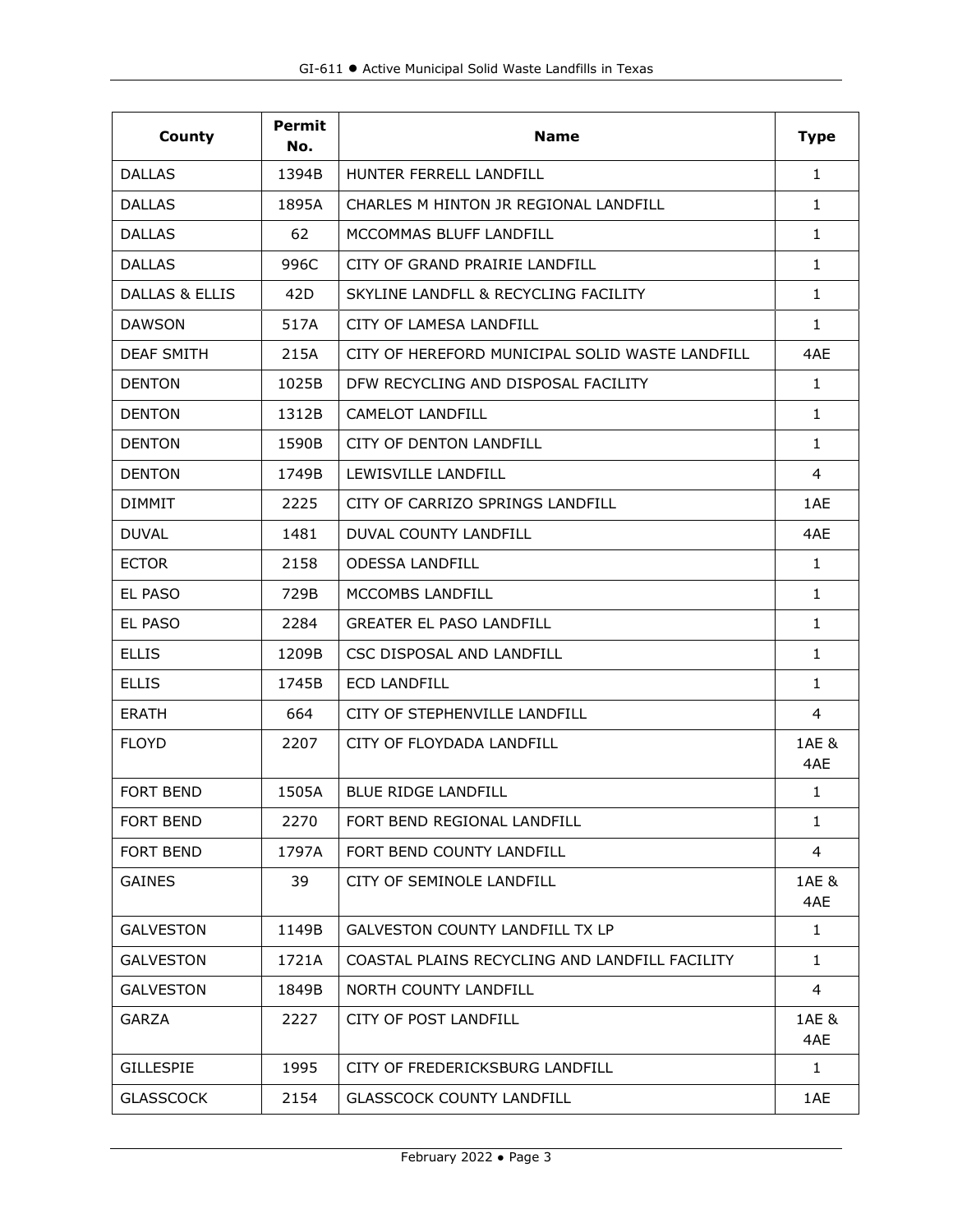| County           | <b>Permit</b><br>No. | <b>Name</b>                                                 | <b>Type</b>  |
|------------------|----------------------|-------------------------------------------------------------|--------------|
| GRAY             | 2238                 | CITY OF PAMPA LANDFILL                                      | $\mathbf{1}$ |
| <b>GRAY</b>      | 570                  | CITY OF MCLEAN LANDFILL                                     | 1AE          |
| <b>GRAY</b>      | 589A                 | CITY OF PAMPA LANDFILL                                      | 4AE          |
| <b>GRAYSON</b>   | 523B                 | HILLSIDE LANDFILL AND RECYLING CENTER                       | 1            |
| <b>GRAYSON</b>   | 2290                 | TASWA SOLID WASTE DISPOSAL AND RECYCLING<br><b>FACILITY</b> | $\mathbf{1}$ |
| <b>GREGG</b>     | 1327B                | PINE HILL FARMS LANDFILL TX LP                              | $\mathbf{1}$ |
| <b>GRIMES</b>    | 2292                 | TWIN OAKS LANDFILL                                          | 1            |
| <b>GUADALUPE</b> | 2378                 | POST OAK MSW LANDFILL                                       | 1            |
| <b>GUADALUPE</b> | 1848                 | BECK LANDFILL NIDO LTD                                      | 4            |
| <b>HALE</b>      | 2157                 | CITY OF PLAINVIEW LANDFILL                                  | $\mathbf{1}$ |
| <b>HALL</b>      | 2266                 | CITY OF MEMPHIS LANDFILL                                    | 1AE          |
| <b>HANSFORD</b>  | 2352                 | CITY OF SPEARMAN MUNICIPAL SOLID WASTE LANDFILL             | 1AE          |
| <b>HARDIN</b>    | 2214B                | <b>HARDIN COUNTY LANDFILL</b>                               | $\mathbf{1}$ |
| <b>HARRIS</b>    | 261B                 | MCCARTY ROAD LANDFILL                                       | $\mathbf{1}$ |
| <b>HARRIS</b>    | 1193                 | WHISPERING PINES LANDFILL                                   | $\mathbf{1}$ |
| <b>HARRIS</b>    | 1307D                | WM ATASCOCITA RECYCLING DISPOSAL FACILITY                   | 1            |
| <b>HARRIS</b>    | 1403                 | CASCO HAULING AND EXCAVATION LANDFILL                       | 4            |
| <b>HARRIS</b>    | 1540A                | <b>GREENSHADOW LANDFILL</b>                                 | 4            |
| <b>HARRIS</b>    | 1565B                | <b>FAIRBANKS LANDFILL</b>                                   | 4            |
| <b>HARRIS</b>    | 1586A                | WCT/GREENBELT LANDFILL                                      | 4            |
| <b>HARRIS</b>    | 1599B                | <b>GREENHOUSE ROAD LANDFILL</b>                             | 4            |
| <b>HARRIS</b>    | 1921A                | <b>COUGAR LANDFILL</b>                                      | 4            |
| <b>HARRIS</b>    | 2185                 | <b>HAWTHORNE PARK LANDFILL</b>                              | 4            |
| <b>HARRIS</b>    | 2240C                | RALSTON ROAD LANDFILL                                       | 4            |
| <b>HARRIS</b>    | 2304A                | TALL PINES DISPOSAL FACILITY                                | 4            |
| <b>HARRIS</b>    | 2344                 | LONE STAR RECYCLING & DISPOSAL FACILITY                     | 4            |
| <b>HASKELL</b>   | 1604B                | CITY OF HASKELL LANDFILL                                    | 1AE &<br>4AE |
| <b>HIDALGO</b>   | 956C                 | CITY OF EDINBURG LANDFILL                                   | 1            |
| <b>HIDALGO</b>   | 2348                 | LA GLORIA RANCH LANDFILL                                    | 1            |
| <b>HIDALGO</b>   | 2302                 | CITY OF EDINBURG TYPE IV LANDFILL                           | 4            |
| <b>HILL</b>      | 241D                 | <b>ITASCA LANDFILL</b>                                      | $\mathbf{1}$ |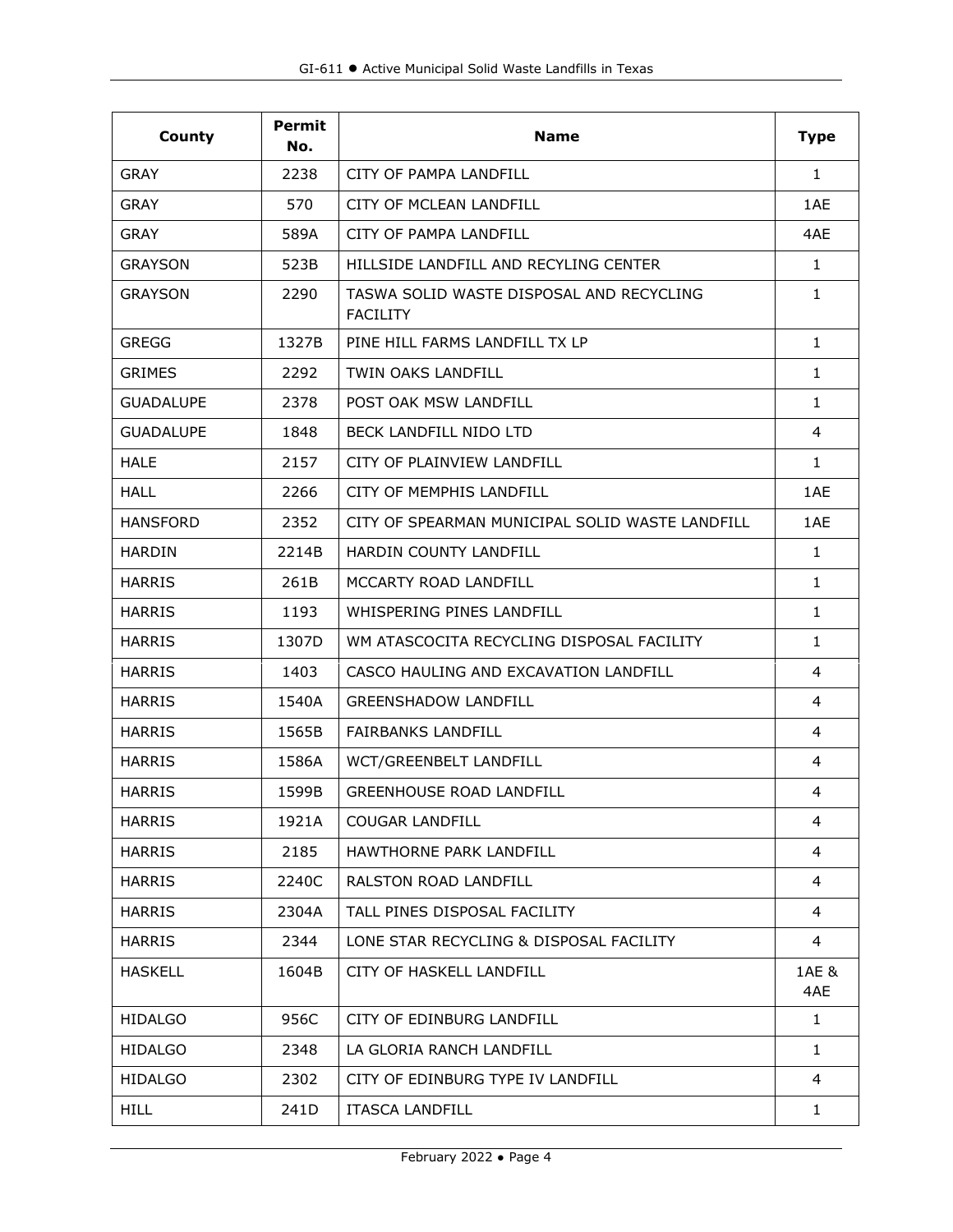| County           | <b>Permit</b><br>No. | <b>Name</b>                                 | <b>Type</b>  |
|------------------|----------------------|---------------------------------------------|--------------|
| <b>HOCKLEY</b>   | 2369                 | <b>CITY OF LEVELLAND</b>                    | 1AE &<br>4AE |
| <b>HOCKLEY</b>   | 1733                 | CITY OF SUNDOWN LANDFILL                    | 4AE          |
| <b>HOWARD</b>    | 288A                 | CITY OF BIG SPRING LANDFILL                 | $\mathbf{1}$ |
| <b>HOWARD</b>    | 2395                 | <b>BIG SPRING LANDFILL</b>                  | $\mathbf{1}$ |
| <b>HUDSPETH</b>  | 495                  | HUDSPETH COUNTY LANDFILL                    | 1AE &<br>4AE |
| <b>HUDSPETH</b>  | 957A                 | SIERRA BLANCA LANDFILL                      | 1AE &<br>4AE |
| <b>HUNT</b>      | 1195B                | REPUBLIC MALOY LANDFILL                     | $\mathbf{1}$ |
| <b>JEFFERSON</b> | 1486B                | CITY OF BEAUMONT LANDFILL                   | $\mathbf{1}$ |
| <b>JEFFERSON</b> | 1815A                | CITY OF PORT ARTHUR LANDFILL                | 1            |
| <b>JEFFERSON</b> | 2027                 | <b>GOLDEN TRIANGLE LANDFILL</b>             | 1            |
| <b>JIM WELLS</b> | 262C                 | CITY OF ALICE LANDFILL                      | $\mathbf{1}$ |
| <b>JOHNSON</b>   | 534                  | CITY OF CLEBURNE LANDFILL                   | $\mathbf{1}$ |
| <b>JOHNSON</b>   | 1417C                | <b>TURKEY CREEK LANDFILL</b>                | $\mathbf{1}$ |
| <b>JONES</b>     | 1469A                | ABILENE LANDFILL TX LP                      | $\mathbf{1}$ |
| <b>JONES</b>     | 2325                 | ABILENE ENVIRONMENTAL LANDFILL INC          | $\mathbf{1}$ |
| <b>KERR</b>      | 1506B                | CITY OF KERRVILLE LANDFILL                  | $\mathbf{1}$ |
| <b>KIMBLE</b>    | 26B                  | CITY OF JUNCTION LANDFILL                   | 4AE          |
| <b>KINNEY</b>    | 2354                 | FORT CLARK SPRINGS ASSOCIATION INC LANDFILL | 1AE          |
| <b>KLEBERG</b>   | 235C                 | CITY OF KINGSVILLE LANDFILL                 | 1            |
| LAMAR            | 2358                 | <b>BLOSSOM PRAIRIE LANDFILL</b>             | 1            |
| LAMB             | 583A                 | CITY OF OLTON LANDFILL                      | 1AE &<br>4AE |
| LAMB             | 2274                 | LITTLEFIELD MUNICIPAL LANDFILL              | 1AE &<br>4AE |
| LAMB             | 363A                 | CITY OF AMHERST LANDFILL                    | 4AE          |
| LIMESTONE        | 1558A                | <b>MEXIA LANDFILL</b>                       | $\mathbf{1}$ |
| <b>LIPSCOMB</b>  | 1943                 | CITY OF BOOKER LANDFILL                     | 1AE          |
| <b>LUBBOCK</b>   | 69                   | CITY OF LUBBOCK LANDFILL                    | $\mathbf{1}$ |
| <b>LUBBOCK</b>   | 2252                 | WEST TEXAS REGIONAL DISPOSAL LANDFILL       | 1            |
| <b>LUBBOCK</b>   | 2323                 | <b>ZAHN ENTERPRISES</b>                     | 4            |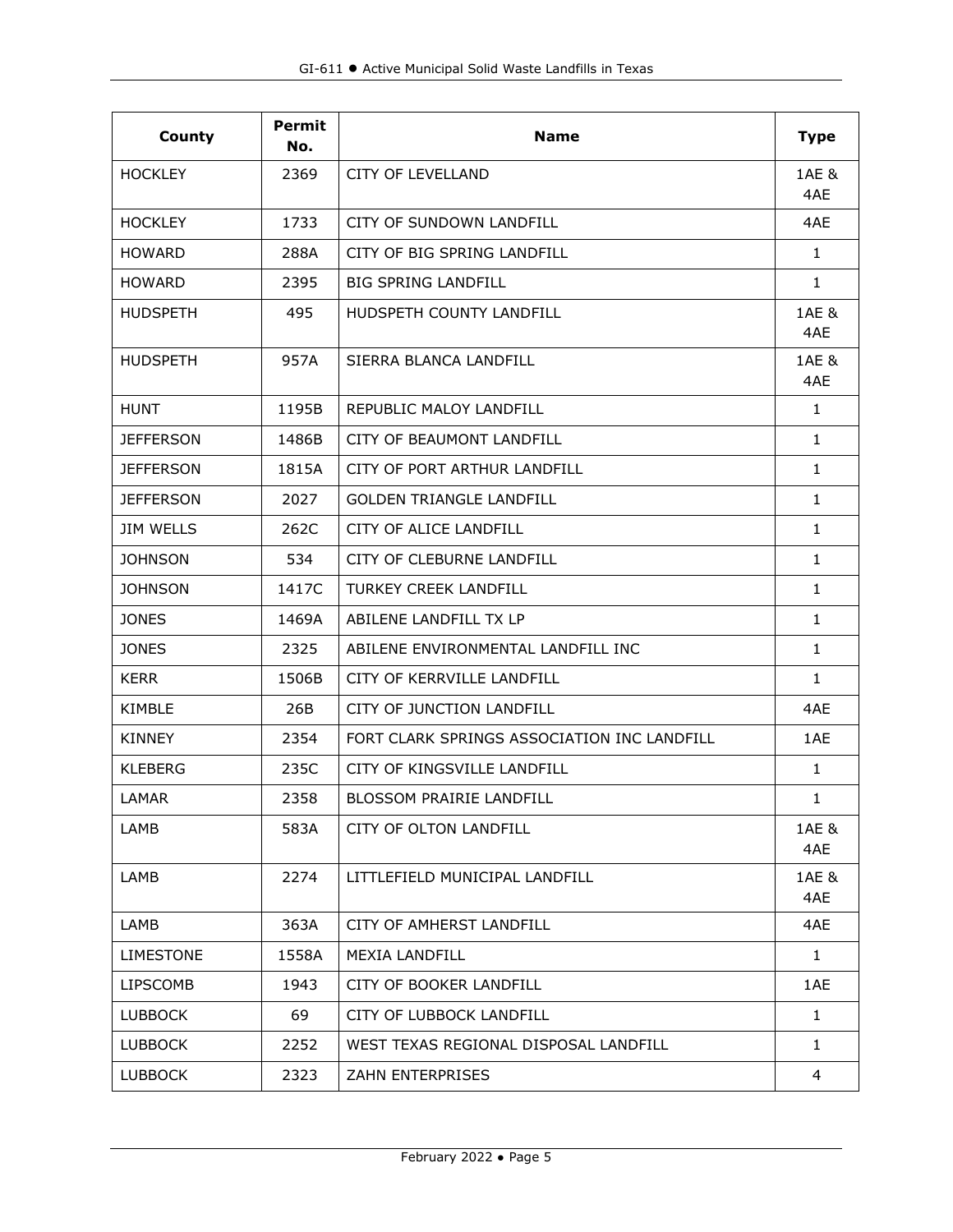| County             | <b>Permit</b><br>No. | <b>Name</b>                                   | <b>Type</b>  |
|--------------------|----------------------|-----------------------------------------------|--------------|
| <b>LYNN</b>        | 2328A                | <b>CITY OF TAHOKA</b>                         | 1AE &<br>4AE |
| MARTIN             | 2189                 | <b>CITY OF STANTON LANDFILL</b>               | 1AE          |
| <b>MASON</b>       | 2399                 | <b>MASON EAST MSW LANDFILL</b>                | $\mathbf{1}$ |
| <b>MASON</b>       | 195                  | <b>CITY OF MASON LANDFILL</b>                 | 1AE          |
| <b>MAVERICK</b>    | 2316                 | MAVERICK COUNTY EL INDIO MSW LANDFILL         | 1            |
| <b>MAVERICK</b>    | 1918                 | CITY OF EAGLE PASS AND MAVERICK LANDFILL      | 4AE          |
| <b>MCCULLOCH</b>   | 1732                 | CITY OF BRADY LANDFILL                        | 1AE &<br>4AE |
| MCLENNAN           | 1646A                | LACY-LAKEVIEW RECYCLING AND DISPOSAL FACILITY | 1            |
| <b>MCLENNAN</b>    | 948A                 | CITY OF WACO LANDFILL                         | 1            |
| <b>MCMULLEN</b>    | 571A                 | MCMULLEN COUNTY LANDFILL                      | 1AE          |
| MENARD             | 1404                 | CITY OF MENARD LANDFILL                       | 4AE          |
| <b>MIDLAND</b>     | 1605B                | CITY OF MIDI AND LANDEILL                     | $\mathbf{1}$ |
| <b>MITCHELL</b>    | 420B                 | CITY OF COLORADO CITY LANDFILL                | 1AE &<br>4AE |
| <b>MONTGOMERY</b>  | 1752B                | SECURITY RECYCLING AND DISPOSAL FACILITY      | 1            |
| <b>MONTGOMERY</b>  | 2324                 | SPRINT MONTGOMERY LANDFILL                    | 4            |
| <b>MOORE</b>       | 2279                 | CITY OF DUMAS LANDFILL                        | $\mathbf{1}$ |
| <b>MOORE</b>       | 2285                 | CITY OF DUMAS LANDFILL                        | 4AE          |
| <b>MOTLEY</b>      | 549A                 | CITY OF MATADOR LANDFILL                      | 1AE          |
| <b>NACOGDOCHES</b> | 720                  | CITY OF NACOGDOCHES LANDFILL                  | 1            |
| NAVARRO            | 2190                 | CITY OF CORSICANA LANDFILL                    | $\mathbf{1}$ |
| <b>NEWTON</b>      | 2242A                | NEWTON COUNTY REGIONAL SOLID WASTE COMPLEX    | $\mathbf{1}$ |
| <b>NOLAN</b>       | 50B                  | CITY OF SWEETWATER TYPE IV-AE LANDFILL        | 4AE          |
| <b>NOLAN</b>       | 2385                 | CITY OF SWEETWATER LANDFILL                   | 4AE          |
| <b>NUECES</b>      | 2267                 | EL CENTRO LANDFILL                            | $\mathbf{1}$ |
| <b>NUECES</b>      | 2269                 | CITY OF CORPUS CHRISTI LANDFILL               | $\mathbf{1}$ |
| <b>NUECES</b>      | 2349                 | GULLEY-HURST LLC                              | 4            |
| <b>OCHILTREE</b>   | 876A                 | PERRYTON MUNICIPAL SOLID WASTE LANDFILL       | 1AE &<br>4AE |
| <b>OLDHAM</b>      | 791                  | CAL FARLEYS BOYS RANCH LANDFILL               | 4AE          |
| <b>PARKER</b>      | 47A                  | CITY OF WEATHERFORD LANDFILL                  | $\mathbf{1}$ |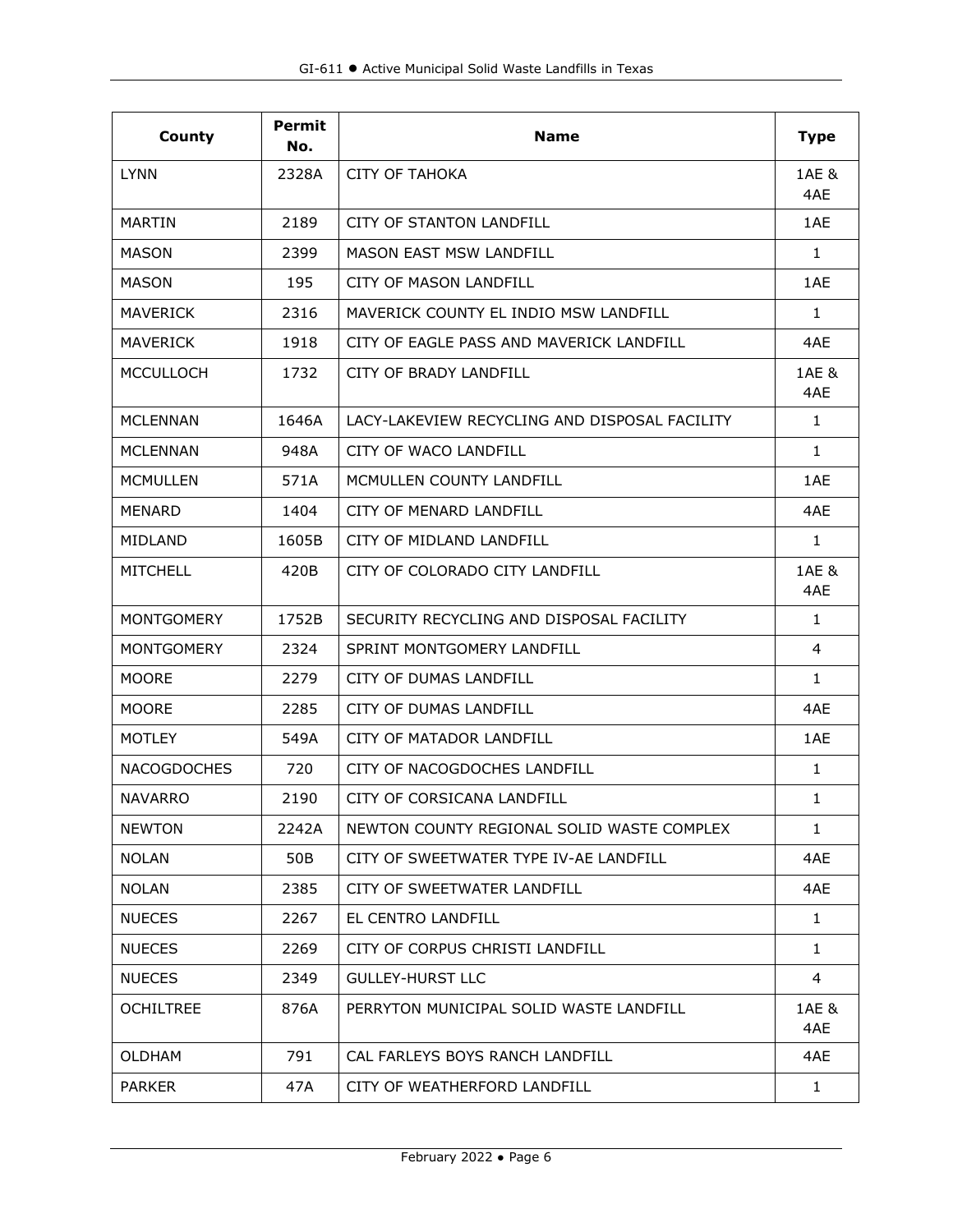| County            | <b>Permit</b><br>No. | <b>Name</b>                                                                 | <b>Type</b>  |
|-------------------|----------------------|-----------------------------------------------------------------------------|--------------|
| <b>PECOS</b>      | 976                  | CITY OF FORT STOCKTON LANDFILL                                              | 1AE &<br>4AE |
| <b>POLK</b>       | 1384A                | POLK COUNTY LANDFILL                                                        | $\mathbf{1}$ |
| <b>POTTER</b>     | 73A                  | CITY OF AMARILLO LANDFILL                                                   | $\mathbf{1}$ |
| <b>PRESIDIO</b>   | 1737A                | CITY OF PRESIDIO LANDEILL                                                   | 1AE          |
| <b>RANDALL</b>    | 1663C                | SOUTHWEST LANDFILL TX LP                                                    | 1            |
| <b>REAGAN</b>     | 86B                  | CITY OF BIG LAKE LANDFILL                                                   | 1AE          |
| <b>REEVES</b>     | 2120A                | CITY OF PECOS LANDFILL                                                      | 1AE &<br>4AE |
| <b>RUSK</b>       | 1249B                | <b>IESI EAST TEXAS REGIONAL LANDFILL</b>                                    | $\mathbf{1}$ |
| <b>SCHLEICHER</b> | 2264                 | CITY OF ELDORADO LANDFILL                                                   | 1AE          |
| <b>SCHLEICHER</b> | 349                  | CITY OF ELDORADO LANDFILL                                                   | 4AE          |
| <b>SCURRY</b>     | 1463B                | CITY OF SNYDER LANDFILL                                                     | $\mathbf{1}$ |
| <b>SMITH</b>      | 1972A                | <b>GREENWOOD FARMS LANDFILL</b>                                             | $\mathbf{1}$ |
| <b>STARR</b>      | 954A                 | <b>CITY OF ROMA LANDFILL</b>                                                | 1AE &<br>4AE |
| <b>SWISHER</b>    | 1009A                | CITY OF TULIA MUNICIPAL SOLID WASTE LANDFILL                                | 1AE &<br>4AE |
| <b>TARRANT</b>    | 218C                 | CITY OF FORT WORTH SE LANDFILL                                              | 1            |
| TARRANT           | 358B                 | CITY OF ARLINGTON LANDFILL                                                  | $\mathbf{1}$ |
| <b>TARRANT</b>    | 1983D                | <b>IESI FORT WORTH C AND D LANDFILL</b>                                     | 4            |
| <b>TERRELL</b>    | 673                  | <b>TERRELL COUNTY LANDFILL</b>                                              | 4AE          |
| <b>TERRY</b>      | 2170                 | CITY OF BROWNFIFLD LANDFILL                                                 | $\mathbf{1}$ |
| TERRY             | 2293                 | CITY OF MEADOW LANDFILL                                                     | 1AE &<br>4AE |
| <b>TITUS</b>      | 797B                 | PLEASANT OAKS LANDFILL                                                      | $\mathbf{1}$ |
| TOM GREEN         | 79                   | CITY OF SAN ANGELO LANDFILL                                                 | $\mathbf{1}$ |
| <b>TRAVIS</b>     | 249D                 | WASTE MANAGEMENT OF TEXAS AUSTIN COMMUNITY<br>RECYCLING & DISPOSAL FACILITY | 1            |
| <b>TRAVIS</b>     | 2123                 | TEXAS DISPOSAL SYSTEMS LANDFILL                                             | 1            |
| <b>TRAVIS</b>     | 1841B                | <b>TRAVIS COUNTY LANDFILL</b>                                               | 4            |
| <b>UPTON</b>      | 566                  | CITY OF MCCAMEY LANDFILL                                                    | 4AE          |
| <b>UPTON</b>      | 691                  | UPTON COUNTY LANDFILL                                                       | 4AE          |
| <b>UVALDE</b>     | 1725                 | CITY OF UVALDE LANDFILL                                                     | $\mathbf{1}$ |